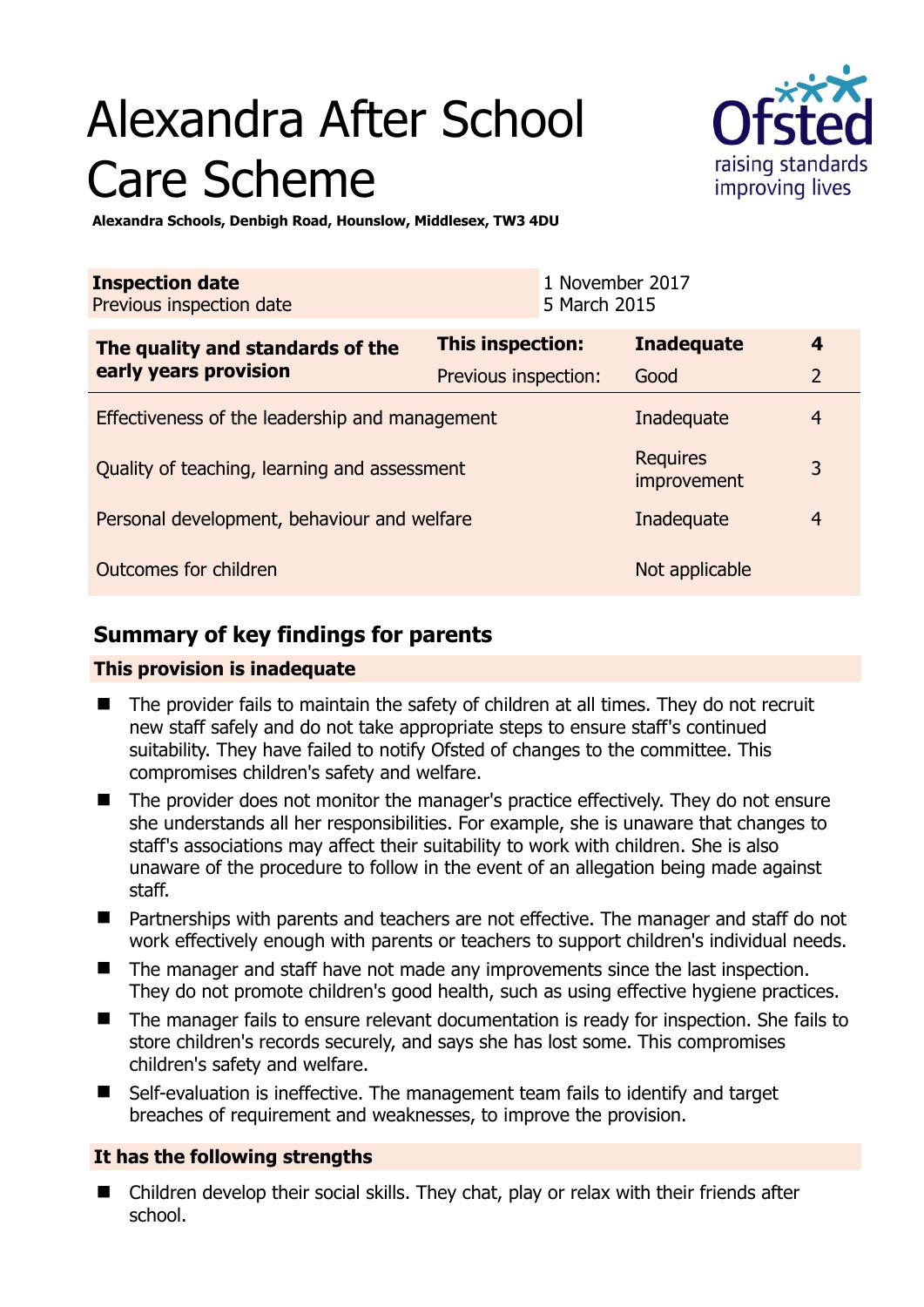# **What the setting needs to do to improve further**

### **To meet the requirements of the early years foundation stage and the Childcare Register the provider must:**

|                                                                                                                                                                                                                                                                 | <b>Due Date</b> |
|-----------------------------------------------------------------------------------------------------------------------------------------------------------------------------------------------------------------------------------------------------------------|-----------------|
| implement effective procedures to make sure all staff undergo<br>relevant vetting checks to ensure they are and continue to be<br>suitable to work with children                                                                                                | 20/12/2017      |
| ensure the designated safeguarding officer has completed a<br>relevant safeguarding course and is aware of procedures to follow<br>in the event of a concern, including the steps to take in the event<br>of an allegation being made against a member of staff | 20/12/2017      |
| ensure notification requirements are understood                                                                                                                                                                                                                 | 22/11/2017      |
| introduce effective procedures to monitor the manager's<br>knowledge and performance                                                                                                                                                                            | 22/11/2017      |
| implement effective hygiene practices to maintain children's good<br>health at all times                                                                                                                                                                        | 22/11/2017      |
| introduce effective systems to ensure all records are stored safely<br>and confidentially, and that they are ready for inspection                                                                                                                               | 22/11/2017      |
| establish a two-way flow of communication between parents and<br>teachers, to develop a partnership approach to meet all children's<br>needs.                                                                                                                   | 22/11/2017      |

#### **To further improve the quality of the early years provision the provider should:**

 $\blacksquare$  introduce and maintain systems to identify weaknesses within practice, meet requirements and to help plan effectively to develop a good standard of care for all children.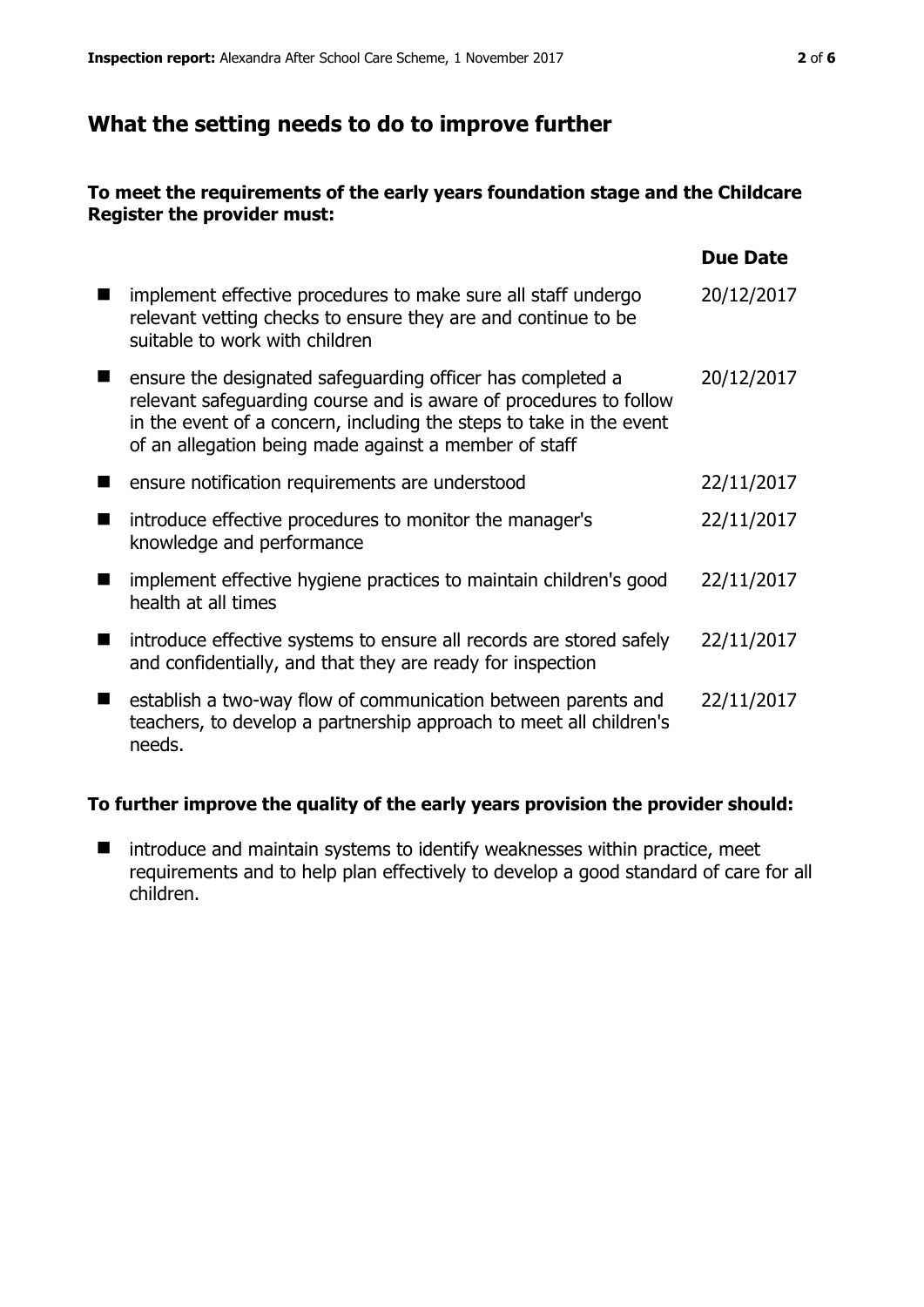## **Inspection activities**

- The inspector observed children playing inside and outside, and accompanied staff to collect children from school.
- The inspector completed a joint observation with the manager.
- The inspector spoke to staff and children at appropriate times during the inspection.
- The inspector held a meeting with the manager and the nominated person to discuss how they support staff and maintain children's safety and welfare.
- $\blacksquare$  The inspector sampled a range of available documents, including the safeguarding procedure.

## **Inspector**

Tristine Hardwick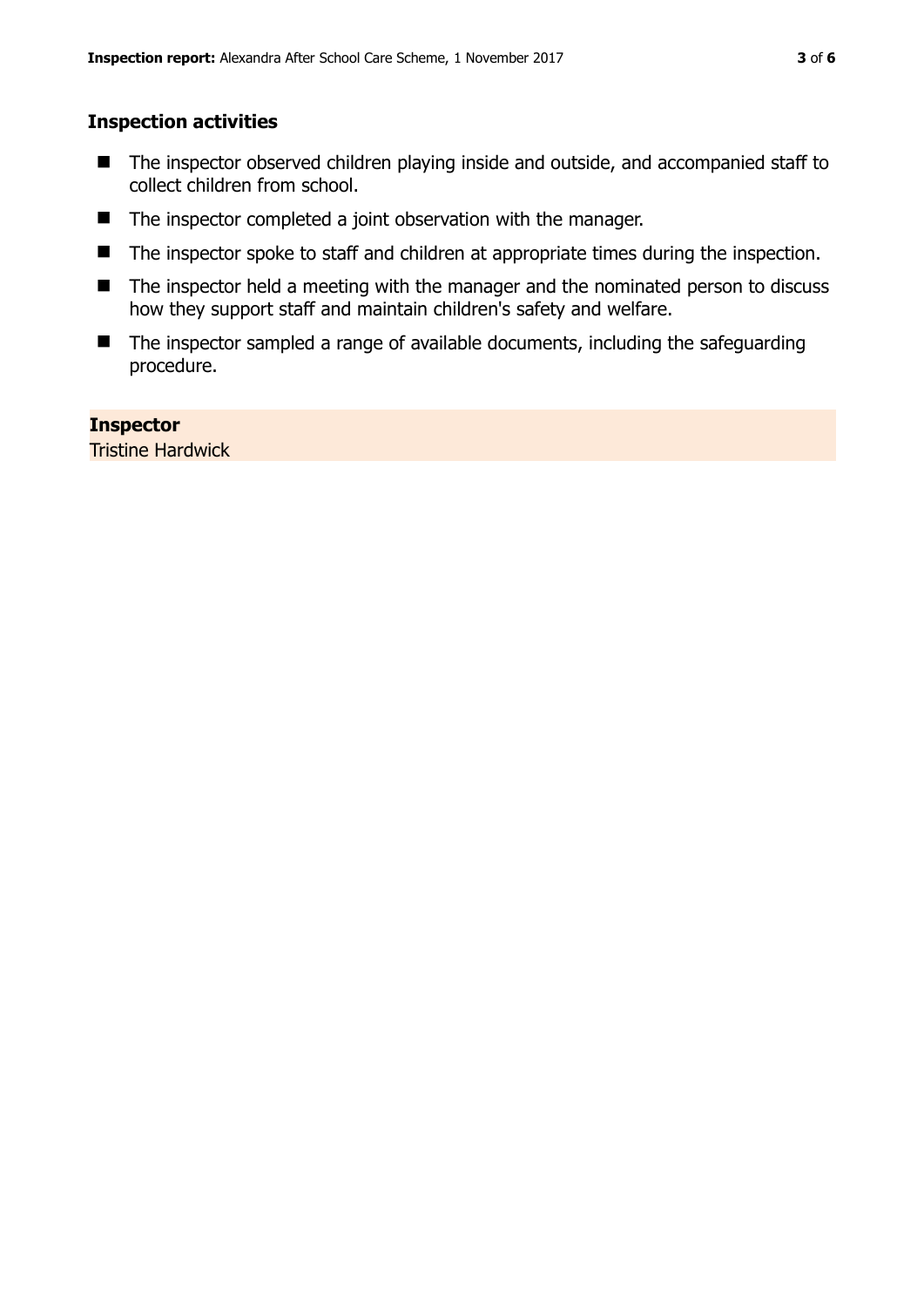## **Inspection findings**

#### **Effectiveness of the leadership and management is inadequate**

Safeguarding is not effective. There are several breaches of the requirements of the early years foundation stage and the Childcare Register, which have a significant impact on children's safety and welfare. The provider does not monitor the manager's skills to ensure she is aware of all her responsibilities. They are unaware that she does not follow effective procedures to recruit new staff safely, such as completing relevant vetting checks. The manager is unaware that she needs to check staff's ongoing suitability and that any new associations they have may affect their suitability to work with children. The manager is also unaware of the procedure to follow in the event of an allegation being made against staff. The provider has failed to inform Ofsted of changes to the committee members, as required. The manager does not securely organise documentation relating to children's personal information. For example, during the inspection, she was unable to provide evidence of confidential information about child protection concerns, as she was unsure of where they were stored. She has also lost verification of training certificates. Although staff have completed some training, and know how to identify and report any child protection concerns, they and the manager have not addressed the recommendations set at the last inspection to make improvements to child protection, welfare and safety, such as promoting good hygiene practices. Self-evaluation is not effective. The manager and staff do not exchange information with teachers or follow requests from parents, to develop a partnership approach that support all children's needs.

#### **Quality of teaching, learning and assessment requires improvement**

Overall, staff support children well in their play. Children are confident, enjoy their time at the club and the activities provided. For example, they use a variety of resources to create pictures. Children develop their physical skills well. They enjoy being active outside and enjoy playing games with staff and their friends. However, the manager and staff have not formed close links with parents or teachers to support children's individual needs. For example, parents have asked staff to support children with homework, but the manager has refused, and only limited information is shared between staff and teachers. While this does not have a significant impact on children, the provider cannot be sure that their provision complements the experiences children have elsewhere.

#### **Personal development, behaviour and welfare are inadequate**

The manager's poor awareness of her responsibilities, such as the lack of rigorous suitability checks and failure to keep children's personal information safe, compromises children's safety and well-being. The manager does not monitor how well staff and children follow good hygiene practice. For example, during the inspection, children were not encouraged to wash their hands before eating. Some younger children used antibacterial gel to clean their hands, while older ones did not. This was a weakness highlighted at the last inspection.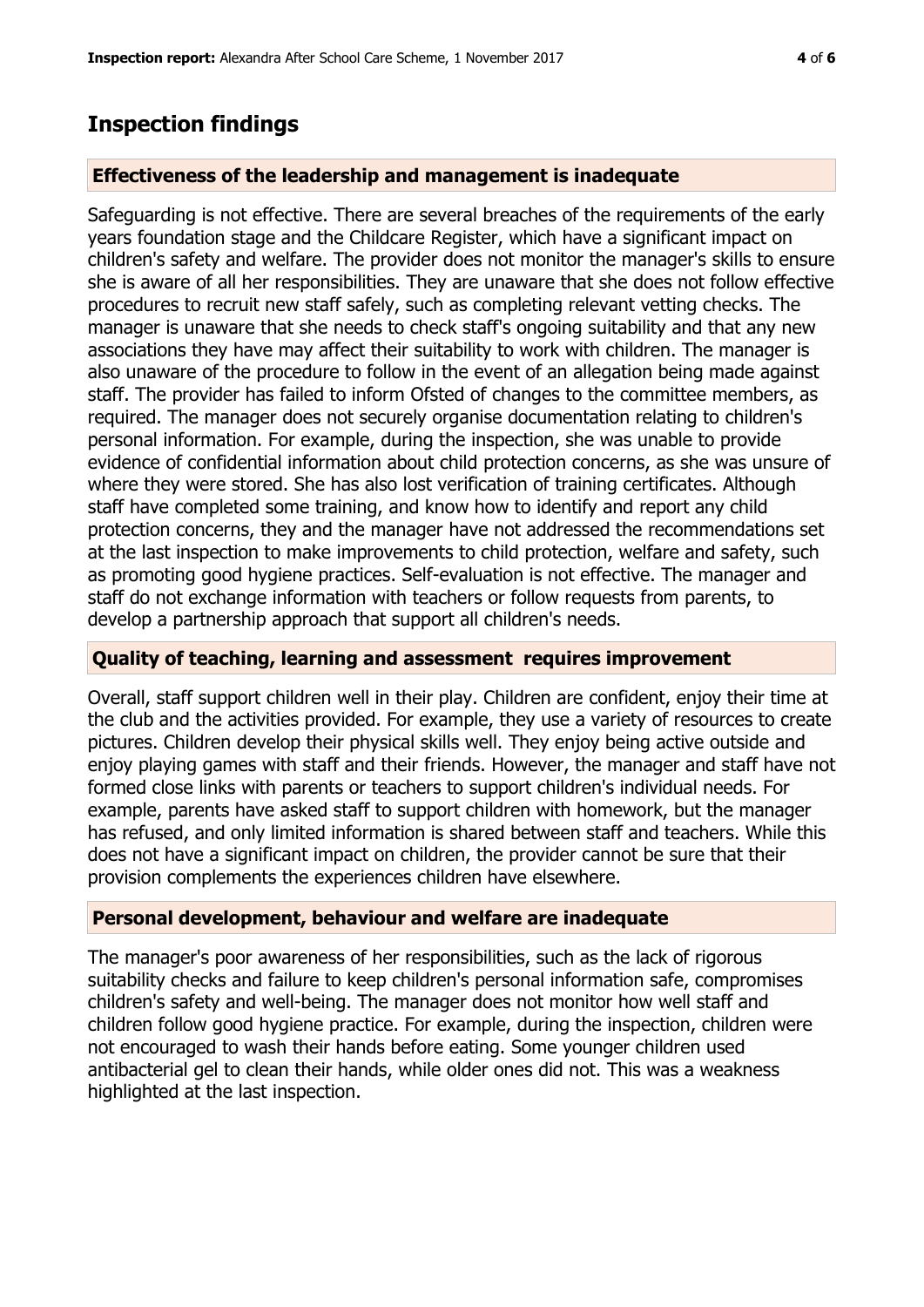# **Setting details**

| Unique reference number                             | 116249                                                                               |
|-----------------------------------------------------|--------------------------------------------------------------------------------------|
| <b>Local authority</b>                              | Hounslow                                                                             |
| <b>Inspection number</b>                            | 1089156                                                                              |
| <b>Type of provision</b>                            | Out of school provision                                                              |
| Day care type                                       | Childcare - Non-Domestic                                                             |
| <b>Registers</b>                                    | Early Years Register, Compulsory Childcare<br>Register, Voluntary Childcare Register |
| Age range of children                               | $4 - 10$                                                                             |
| <b>Total number of places</b>                       | 32                                                                                   |
| Number of children on roll                          | 6                                                                                    |
| Name of registered person                           | Alexandra After School Care Scheme Committee                                         |
| <b>Registered person unique</b><br>reference number | RP517529                                                                             |
| Date of previous inspection                         | 5 March 2015                                                                         |
| <b>Telephone number</b>                             | 07958463091                                                                          |

Alexandra After School Care Scheme registered in 1990 and is located in the London Borough of Hounslow. The club is open weekdays from 3.15pm to 5.45pm, during term time only. There are five members of staff, two of whom are qualified to level 3, including the manager, and three are unqualified.

This inspection was carried out by Ofsted under sections 49 and 50 of the Childcare Act 2006 on the quality and standards of provision that is registered on the Early Years Register. The registered person must ensure that this provision complies with the statutory framework for children's learning, development and care, known as the early years foundation stage.

Any complaints about the inspection or the report should be made following the procedures set out in the guidance 'Complaints procedure: raising concerns and making complaints about Ofsted', which is available from Ofsted's website: www.gov.uk/government/organisations/ofsted. If you would like Ofsted to send you a copy of the guidance, please telephone 0300 123 4234, or email enquiries@ofsted.gov.uk.